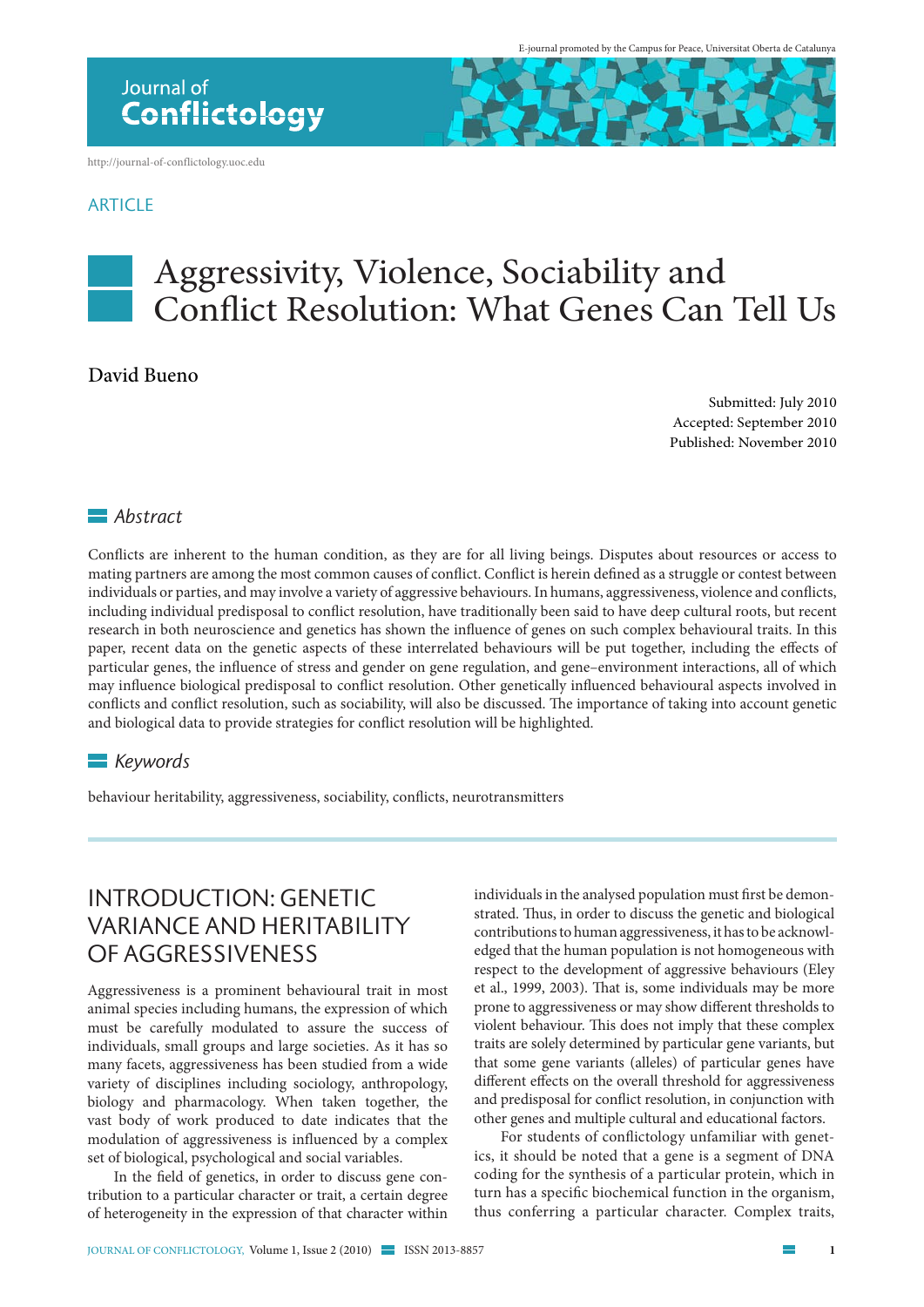E-journal promoted by the Campus for Peace, Universitat Oberta de Catalunya

## Journal of Conflictology

http://journal-of-conflictology.uoc.edu

however, such as behavioural traits, are usually influenced by a number of different genes, each contributing to the final character, as well as by the environment. Within this general scheme, each gene may exhibit several different alleles coding slightly different genetic messages, leading to variations in the corresponding trait. Alleles for a particular gene may differ in their coding sequences, producing slightly different proteins that in turn confer a particular trait, and/or they may differ in the non-coding sequences that regulate the expression of that gene, conferring slightly different manifestations of the trait despite exhibiting exactly the same corresponding protein. A discussion of the particular mutations that generate the sets of alleles of the genes discussed below is beyond the scope of this paper but can be found in the cited literature.

Coming back to human population heterogeneity, and in order to demonstrate the genetic contribution to this heterogeneity, the variance and heritability of aggressive behaviours have to be quantified. In genetics, variance measures individual deviations from the mean of the analysed trait, which is mathematically calculated as the mean of squares of individual deviations from the mean. Heritability measures the proportion of total phenotypic variation in a particular trait, at the population level, that is attributable to variation in the genotype. Phenotype refers to the visible, or otherwise measurable, physical or biochemical characteristics of an organism, and the genotype is the precise genetic constitution of an organism; the phenotype results from the interaction of genotype and environment.

In this regard, a detailed evaluation of a meta-analysis of 24 genetics studies concerning aggression concluded that heritability accounted overall for about 50% of the variance of the trait – 44% from genetic effects and 6% from shared environmental factors. The remaining 50% of variance can only be explained by unshared environmental factors (Rhee and Waldman, 2002). From these results it can be concluded that particular genotypes account for some of the individual differences with respect to aggressiveness. It has also been demonstrated that this heritability changes with age; whilst genetic factors and a common environment are equally important in childhood, heritability becomes even more prominent in adulthood (Miles and Carey, 1997).

Another approach that was used to demonstrate the overall contribution of genes to aggressiveness involved the generation of several different rat strains by 50 consecutive selective reproduction cycles, in which, for each generation, individuals showing higher and lower aggressive responses were selectively mated. Comparison of the basal aggressive behaviours between strains under the same environmental conditions clearly showed the heritability of this trait (Rebollo-Mesa et al., 2010). Moreover, experiments in which a particular gene named MAOA (see below) was knocked out in mice (as spontaneously occurs in some humans), causing lack of function of the corresponding gene, showed the contribution of some of its alleles to impulsive David Bueno **Aggressivity, Violence, Sociability and Conflict…** 

aggressiveness (Scott et al., 2008). Thus, as individual differences in aggressiveness have an important genetic basis, in order to analyze its involvement in human conflicts as well as to increase our understanding of conflict resolution strategies, it is also necessary to consider this trait from evolutionary, physiological and genetic points of view, alongside its cultural, social and educational roots.

### Aggressiveness and sociaBIlity as an evolutionary adaptation

The presence of genes and their variants in populations is the result of long and complex evolutionary processes. They include fortuitous mutation events that generate alleles and new genes, as well as natural selection, not only within our current species but also in our ancestors and the ancestral species of our lineage from which we have inherited our genetic constitution. The various facets of human aggression, as well as of sociability, a behavioural trait of which the genetic contribution will be discussed latter, should be considered as a balance between traits that are evolutionarily advantageous in a competitive world based on social cohesion.

Aggression, particularly for males living in communities, as analysed in a wide range of model species including zebra fish, snakes, dogs, cats, elephants, mice, rats and primates, including humans, provides a competitive edge in securing resources and in intra-sexual competition through combat. High levels of aggression may also compensate for a lack of physical prowess in establishing hierarchy and dominance with respect to reproductive success, one of the key aspects in evolutionary processes.

In females, aggression can help to protect offspring against a range of threats. As this behaviour represents a high-risk strategy, due to the associated possibilities of injury or death, there is a high likelihood of both potentially positive and negative selective discrimination throughout evolution, which may explain why human aggression appears to have a strong genetic underpinning (Maynard Smith et al., 1988). Interestingly, with respect to aggression as a response to threat – reactive aggression –there appears to be a complex relationship in mammals between anxiety and aggression, and strong evolutionary conservation of the brain regions involved in both, including the amygdala circuitry, the anterior cingulated cortex and regions of the prefrontal cortex on the other hand (Lesch, 2005).

#### Aggressiveness and gender

It appears that heritability of aggressiveness is also related to gender, although the situation in humans is not completely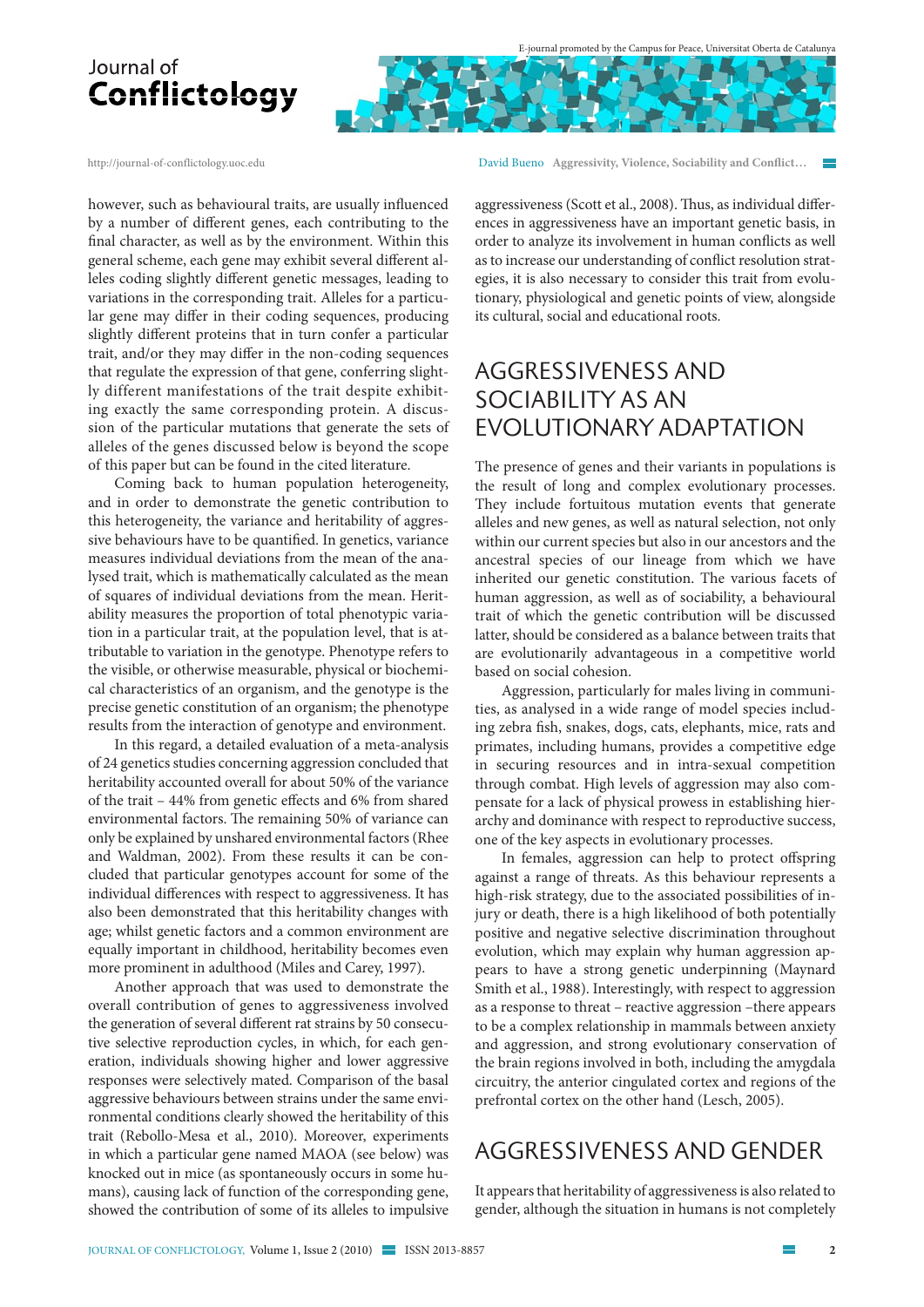

http://journal-of-conflictology.uoc.edu

clear and there are conflicting data. In humans, very clear cut distinctions between sexes have been made on the basis of crime and a wealth of studies has demonstrated a correlation between testosterone levels and aggression (Archer, 1991), but contradictory observations have also been made (Turner, 1994).

More recently, a meta-analysis of 45 independent studies, reflecting a range of both positive and negative correlations, provided support for an overall weak positive effect of testosterone levels on human aggressiveness (Book et al., 2001). Differences between males and females are likely to be due to the different evolutionary aggression strategies, which result in different proactive and reactive responses in terms of level and frequency, based on the interaction of hormones and neurotransmitters with their receptors and in the subsequent signal transduction mechanisms, as well as epigenetic modifications (see below). Interpretation of the relationship is, however, complicated in humans, not only because of methodological problems but also because of fluctuations in hormone levels in response to environmental conditions and circadian rhythm. Age is also a confounder, with regard to both the changing response and hormone levels.

Despite this, male-associated aggression suggests the possible involvement of genes for androgen synthesis and function, possibly via the Y chromosome, as it contains the gene involved in triggering male development and malehormone synthesis (named *Sry*). A tendency has been observed in healthy Swedish males for a correlation between particular alleles for the androgen receptor gene and muscular tension and verbal aggression (Jonsson et al., 2001), along with a significant correlation with respect to violent criminal activity in Indian males (Rajender et al., 2008).

However, it appears that not only the Y chromosome is important in contributing to aggression through its role in male determination, but that other genes are also involved. Thus, if the normal male-determining *Sry* gene is deleted from the Y chromosome in mice and is subsequently provided as an autosomal copy, the strains created vary in aggressiveness (Gatewood et al., 2006). This indicates that other candidate genes are required in order to study this trait from the genetic point of view.

### The serotoninergic system: some candidate genes for aggressiveness

Research pointing to the key role of the neurotransmitter serotonin in aggression suggests that the genetic control of all aspects of serotonin metabolism, and particularly of its synthesis, its release from neurons, and its action via the various receptors, represents a rich field for the selection of candidate genes involved in aggressiveness. One aspect of this is the observation that the level of arginine vasopressin

David Bueno **Aggressivity, Violence, Sociability and Conflict…** 

(AVP), a peptide hormone in the cerebrospinal fluid (CSF) within brain ventricles, correlates with the life history of aggression, and that a reduced level of the serotonin metabolite, 5-hydroxy-indole acetic acid (5-HIAA), within this fluid is associated with violent behaviour (Coccaro et al., 1997, 1998). These molecules are also present in human and rodent CSF during embryonic and foetal development (Parada et al., 2005 and 2007; Zapaterra et al., 2007; Bueno et al., personal communication), possibly contributing to neural pathways for later behaviours. However, the complex composition and the dynamics of CSF make it difficult to determine whether the levels of these gene products are the cause of aggressive behaviour or the consequence, which may be reflected in the composition of the CSF.

Other known candidate genes, reported to be involved in the regulation and/or heterogeneity of aggressiveness, that are also related to serotonin pathways are the serotonin transporter SLC6A4, the monoamine oxidase enzymes (MAOA and MAOB), tryptophan hydroxylases (TPH1 and TPH2), and the serotonin receptors 5-HT1A and 5- HT1B. MAOA and MAOB are two closely related enzymes that play an important role in the metabolism of biogenic amines in the central nervous system, including serotonin, norepinephrine and epinephrine (MAOA) and dopamine (MAOB). An important watershed of the candidature of MAOA followed the above mentioned correlation of null mutations and aggression in both mice and humans (Brunner et al., 1993; Cases et al., 1995). More recently, mutations that modify its level of expression have also been associated with aggression and violence (D'Souza and Craig, 2008), although the results show some inconsistencies due to the complex interactions between functional alleles, exposure to environments and sex hormones.

It has been reported that maltreated males are significantly more likely to develop antisocial behaviour if they had MAOA alleles exhibiting low activity (Caspi et al., 2002), and that the high activity variants conferred some protection against a stressful and abusive childhood (Foley et al., 2004; Nilsson et al., 2006; Widon and Kim-Cohen, 2007). Moreover, a significant correlation between MAOA alleles exhibiting high expression and lower impulsivity has been found, suggesting a complementary role of this gene in the heterogeneity of aggressiveness: MAOA may act on impulsivity, and subsequently on aggressive behaviour (Huang et al., 2004, Nilsson et al., 2007). More recently, a significant interaction between exposure to moderate trauma and the low activity of MAOA, with respect to aggression scores, has been confirmed, although exposure to extreme levels of trauma results in high aggression scores regardless of the gene variant for MAOA expression (Weder et al., 2009).

However, results from studies relating functional variants of MAOA and female behaviour are intriguing. For example, it has been reported that girls with alleles that show high rather than low activity appeared to be at risk of engaging in criminal behaviour in the presence of psy-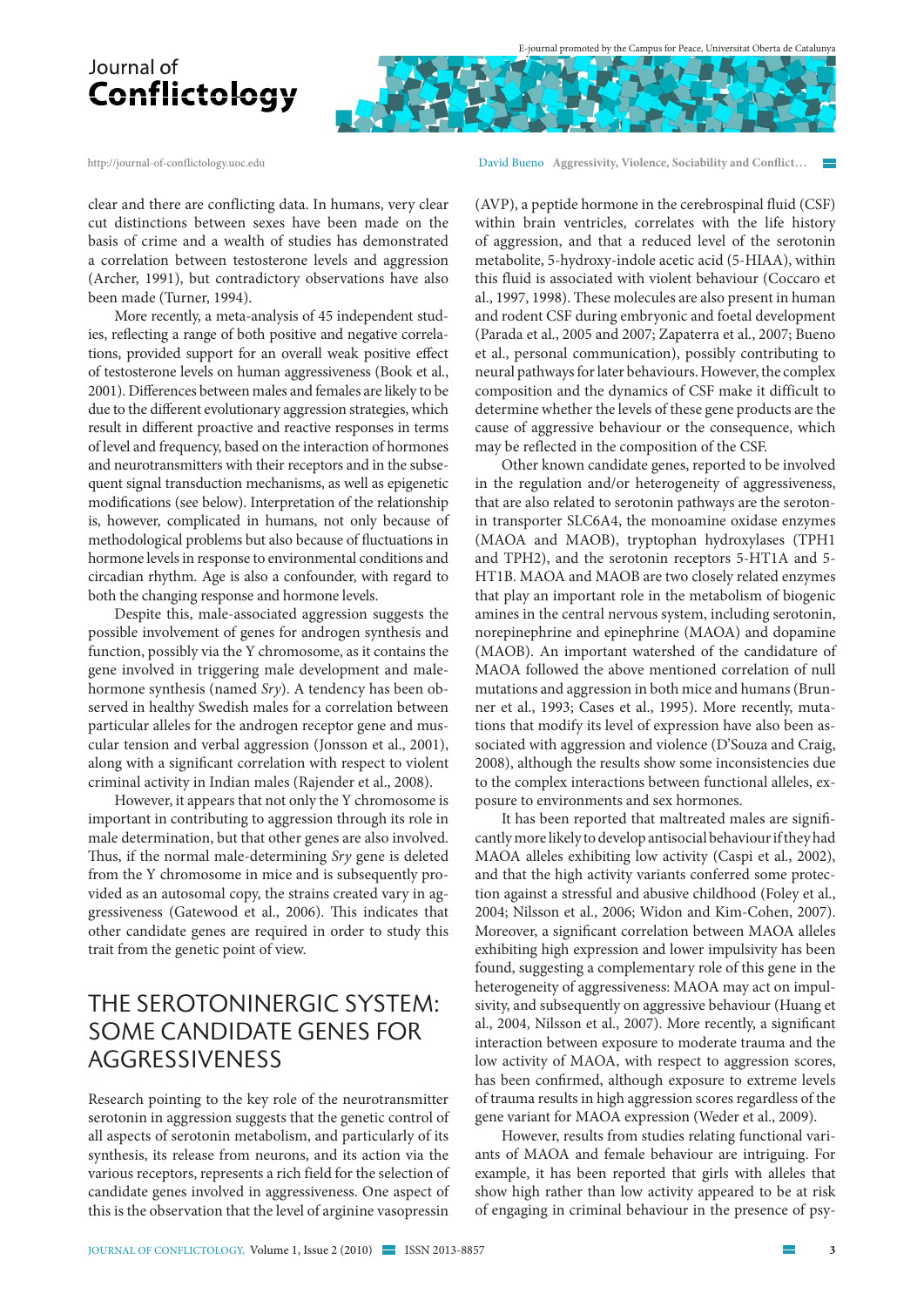

http://journal-of-conflictology.uoc.edu

chosocial risk (Sjoberg et al., 2007). There is evidence that MAOA transcription may be regulated by both androgens, including testosterone, and glucocorticoids, linking aggressiveness with both gender and stress (Craig, 2007; Ou et al., 2006; Sjoberg et al., 2008). These results make it increasingly obvious that it is necessary to consider the impact of genes not in isolation, but as part of a multifactorial miasma including other genetic factors and the environment.

With respect to other genetic factors that are related to the serotonin pathway mentioned earlier, an interaction between the impact of high adversity in childhood on later-life violence has been reported, though only in people exhibiting low activity alleles for the serotonin transporter SLC6A4 (Reif et al., 2007). On the other hand, as the action of serotonin is mediated by a range of receptors, e.g. 5- HT1A and 5-HT1B, these receptors should also be considered as candidates for generating heterogeneity in human aggressiveness. It has been demonstrated that up-regulation of these receptors in rats is associated with high levels of aggression, behaviour that is further enhanced following victorious aggressive experiences (Caramaschi et al., 2007). In humans, more than 20 correlation studies linking gene variants of these receptors with aggressiveness and antisocial behaviours have yielded varying results (Sanders et al., 2002), ranging from antisocial alcoholism (Hasegawa et al., 2002; Lappalainen et al., 1998; Soyka et al., 2004) to pervasive aggression in children (Davidge et al., 2004), and including a range of behaviours such as psychosis, agitation, aberrant motor behaviour and depression (Prichard et al., 2008).

Finally, alleles for the tryptophan hydrolase 1 and 2 (TPH1 and TPH2) enzymes, involved in serotonin synthesis in the brain, have also been associated with lower levels of 5-HIAA in the CSF in control males, but not in females (Nielsen et al., 1994), producing higher scores for aggression and a tendency to experience unprovoked anger (Henning et al., 2005). In mice, an allele of TPH2 has also been associated with inter-male aggressiveness (Kulikov et al., 2005; Osipova et al., 2009). These results indicate the participation of gene variants in aggressiveness and violence regulation and heterogeneity, although as part of the multifactorial miasma, as argued above.

### Candidate genes in the stress response pathway

As discussed in terms of its relationship with aggressiveness, the influence of MAOA also depends on stress levels. Two separate elements exist in the stress pathway: the neuroendocrine stress response and the autonomic reaction to stressful situations (commonly typified by the *fight or flight paradigm*). Thus, genetic factors interacting with these systems are also candidates for regulating aggressiveness David Bueno **Aggressivity, Violence, Sociability and Conflict…** 

and violence in conflicts. For example, dopamine-betahydroxylase (DBH), a key enzyme in the synthesis of norepinephrine, may underpin aspects of antisocial behaviour, including increased neuroticism scores and impulsive and/or aggressive behaviour (Hess et al., 2009).

Another candidate gene is catechol-O-methyl transferase (COMT), an enzyme involved in dopamine and epinephrine metabolism. A lack of COMT function in mice leads to increased aggressive behaviour but only in males (Gogos et al., 1998). In humans, some authors have found a correlation between a particular COMT allele and increased aggressiveness, particularly for males, and frequently associated with schizophrenia. In women, however, this allele correlates with the least aggressive behaviour (Kulikova et al., 2008). The dopamine receptor DRD2 has also been associated with stress disorders, and a particular allele of DRD2 has been recently associated with higher risk of posttraumatic stress disorder in war veterans (Voisey et al., 2009). In rodents and monkeys there is also a positive relationship between noradrenergic activity and fighting/biting behaviour, and a positive relationship between aggressiveness and the CSF level of norepinephrine or its metabolites is also found in most human studies (Craig and Halton, 2009; Placidi et al., 2001).

#### Other candidate genes

Other genes have been associated to aggressiveness and violence. This includes genes encoding the enzyme, nitric oxide synthase (NOS1), recently associated with traits relating to impulsivity, including hyperactive and aggressive behaviour (Reif et al., 2009), and the arginine vasopressin receptor (AVPR1A), whose ligand, arginine vasopressin, has been mentioned above as being implicated in aggressiveness (Ferris et al., 1997). In humans, this receptor has been associated with social communication and autistic traits, but no direct relationship with aggression has yet been demonstrated (Bachner-Melman et al., 2005).

Various physiological changes can also promote increased aggressive behaviour. One of the most analysed is the lowering of sugar levels in the blood, which provokes fatigue, dizziness, headaches and irritability. Various studies have attempted to link serotonin mechanisms, insulin levels and glucose metabolism with aggression and impulse control (Linnoila and Virkkunen, 1992; Virkkunen et al., 2007). A variation in the serotonin transporter gene was found to affect nutritional intervention on fasting blood glucose levels in non-diabetic females (Yamakawa et al., 2005). Furthermore, glucose transporters are also thought to have an affect on hypoglycaemia and the resultant behaviour. This is supported by a familial study, in which six out of the eight family members were found to have a mutation in the glucose transporter SLC2A1 gene, resulting in irritability and impulsive behaviour (Weber et al., 2008).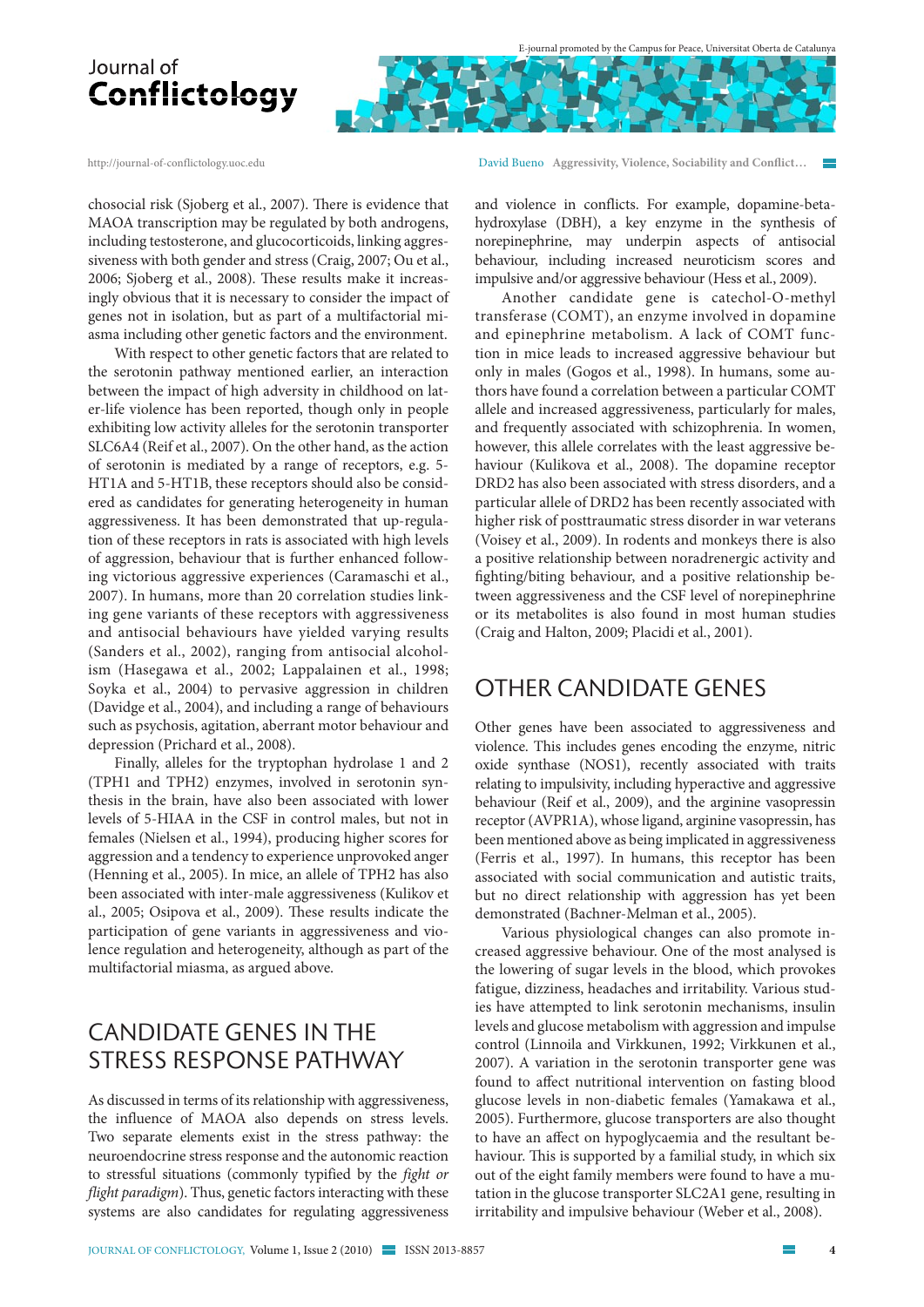

http://journal-of-conflictology.uoc.edu

### The role of epigenetics in aggressiveness and **VIOLENCE**

New findings in epigenetics have to be taken into account, as these may help to link environmental conditions with genetic traits and explain the apparently contradictory gender-dependent influence of some alleles. Epigenetic modifications of the genetic material consist of biochemical modifications of particular DNA nucleotides and/or of some of the proteins involved in chromatin structure, such as histones. These modifications, which under certain conditions are reversible and are genetically controlled, may affect the regulation of gene expression.

It has been reported that rat pups deprived of maternal care exhibit an epigenetic modification affecting the glucocorticoid receptor promoter, a particular methylation, which subsequently produces behavioural deficits and increased inter-male aggressiveness (Weaver et al., 2004; Veenema et al., 2007). In humans, an analogous epigenetic methylation of the glucocorticoid receptor promoter has been associated with violent suicide victims who had experienced adverse events early in life (McGowan et al., 2009). Similarly, rat pups raised by stressed mothers exhibit increased epigenetic methylation of the gene coding for the brain-derived neurotrophic factor (BDNF), a neural growth factor in the brain's prefrontal cortex, which tends to reduce the level of BDNF. It has also been reported that this methylation pattern is passed on to the subsequent generation (Roth et al., 2009).

Interestingly, epigenetic methylation of the MAOA promoter region has been reported in females but not in males; a difference that may be related to the different aggressive responses related to gender (see above), although the extent of this remains to be elucidated (Pinsonneault et al., 2006). Epigenetics is a new field that could contribute to our understanding of the association between genetics and beha vioural aspects such as aggressiveness and violence, linking the environment with the expression of particular genes.

### **SOCIABILITY**

Although most of the results discussed in this paper refer to aggression and violence, conflicts may be caused by a variety of aggressive behaviours which, in turn, complicate its resolution, so these aggressive behaviours have to, at the least, be taken into account. This is just the "tip of the iceberg" as there are many other behavioural traits that may have some genetic basis, as they originate in the brain, a biological structure that develops and works under the direction of gene networks. These gene networks propitiate neural plasticity, which also depends on a number of environmental factors – although these

David Bueno **Aggressivity, Violence, Sociability and Conflict…** 

will not be discussed here. The other behavioural traits include an inclination to many different degrees of optimism, empathy, sociability, etc.

For example, it is known that the level of neurotransmitters such as serotonin and dopamine is related to depression, and that some pharmacological treatments for depression act on these neurotransmitters. Thus, different alleles of the relevant genes may result in different degrees of optimism in different individuals. Moreover, different alleles of a gene called VMAT2, whose protein product is involved in packing neurotransmitters such as serotonin and dopamine within neurons, have been found to be associated with human spiritual capacity (Zimmer, 2004), which in turn influences many behaviours.

Twin and family studies suggest that uniquely human characteristics such as empathy, altruism, a sense of equity, love, trust, music, economic behaviour, and even politics are partially hardwired (reviewed by Epstein et al., 2010). The leap from twin studies to identifying specific genes engaging the social brain has occurred in the past decade, aided by new insights on social behaviour in lower mammals. Remarkably, genes such as the arginine vasopressin receptor and the oxytocin receptor contribute to social behaviour in a wide range of species from voles to humans (Donaldson and Young, 2008). Several studies have allowed the heritability of social behavioural phenotypes to be determined for a number of traits (Table 1). This implies that although most of the genes and alleles involved in such traits may still be unknown, or at least much less known than those for the abovementioned serotoninergic pathway that is associated with aggressiveness, research in these areas is of vital importance to fully understand conflicts, and to more effectively apply conflict resolution.

**Table 1.** Heritability of social behaviour traits. Modified from Ebstein et al. (2010)

| <b>Trait</b>                  | Genetic<br>effects | <b>Shared</b><br>environment<br>effects | Unshared<br>environment<br>effects |
|-------------------------------|--------------------|-----------------------------------------|------------------------------------|
| Prosocial behaviour (boys)    | 57%                | 12%                                     | 31%                                |
| Prosocial behaviour (girls)   | 55%                | 4%                                      | 41%                                |
| Psychosocial stress (males)   | 57%                | 12%                                     | 31%                                |
| Infidelity (females)          | 50%                | $0\%$                                   | 50%                                |
| Social responsiveness (boys)  | 50%                | 25%                                     | 25%                                |
| Social responsiveness (girls) | 39%                | 42%                                     | 19%                                |
| Empathy                       | 47%                | $0\%$                                   | 53%                                |
| Political attitudes           | 42%                | 23%                                     | 35%                                |
| Aggression                    | 40%                | 17%                                     | 43%                                |
| Leadership                    | 40%                | $0\%$                                   | 60%                                |
| Parental warmth               | 38%                | $0\%$                                   | 62%                                |
| <b>Risk</b>                   | 37%                | $0\%$                                   | 63%                                |
| Secure attachment             | 37%                | $0\%$                                   | 63%                                |
| Dictator giving               | 30%                | 0%                                      | 70%                                |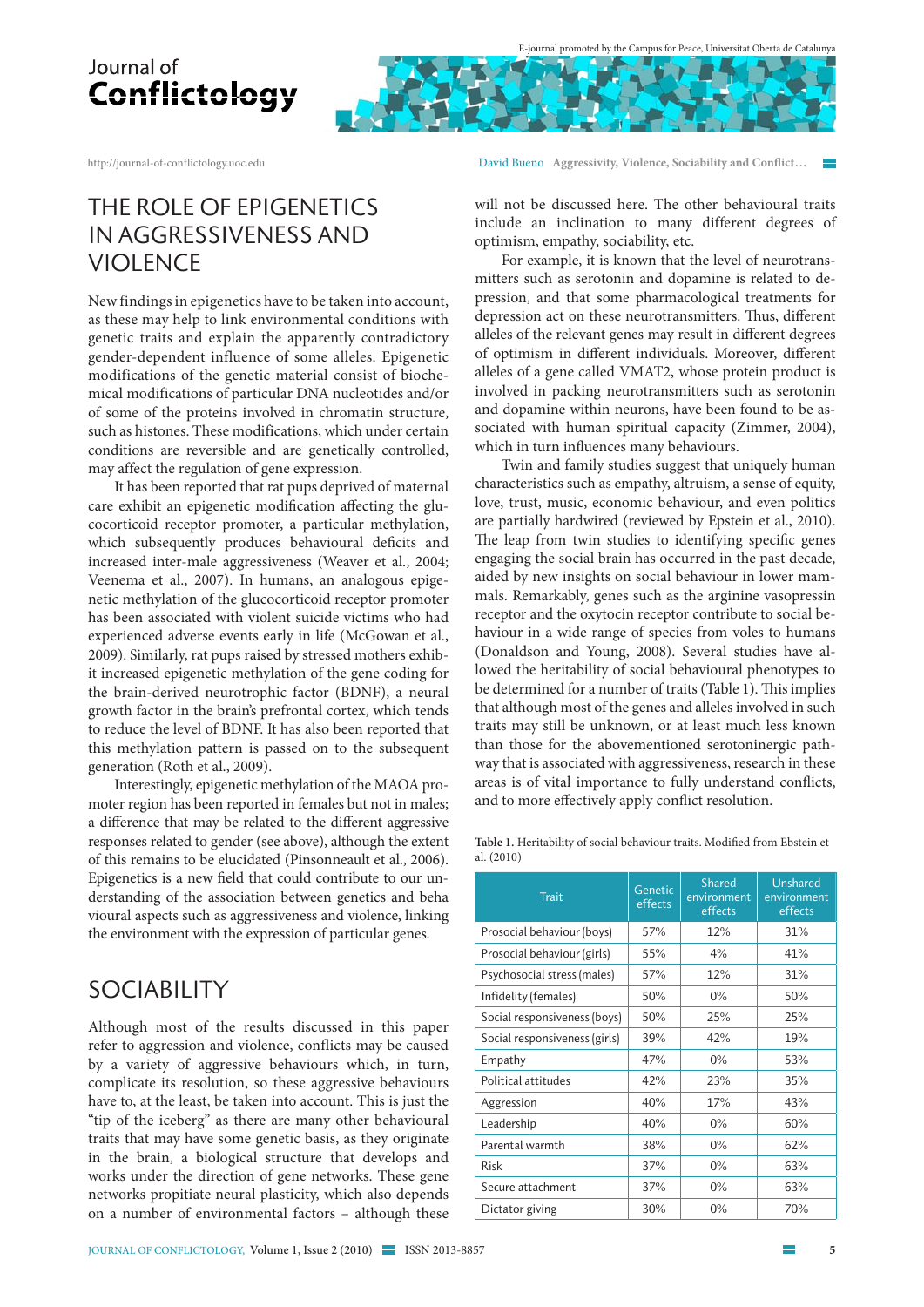E-journal promoted by the Campus for Peace, Universitat Oberta de Catalunya

http://journal-of-conflictology.uoc.edu

David Bueno **Aggressivity, Violence, Sociability and Conflict…** 

### Conclusion

The impressive amount of data available demonstrates that genes play a role in human conflicts: the variety of aggressive and violent behaviours that derive from as well as provoke them. For this reason, and to develop strategies for conflict resolution, it is necessary to consider the impact of genes as part of a multifactorial miasma, including other genetic and epigenetic, as well as environmental factors. In other words, it is necessary to consider not only the cultural, social and educational environment, but also the genetic and other biological factors related to evolutionary human traits such as aggressiveness and violence, sociability and empathy, altruism and optimism.

### Acknowledgements

Contract grant sponsor: Ministerio de Educación y Ciencia; Contract grant number: BFU2007-62361 (to D.B.), including FEDER sponsorship.

#### *References*

- **ARCHER, J.** (1991). "The influence of testosterone on human aggression". *British Journal of Psychology*. Vol. 82, pp. 1-28.
- **BACHNER-MELMAN, R.; DINA, C.; ZOHAR, A.H. et al.** (2005). "AVPR1a and SLC6A4 Gene Polymorphisms Are Associated with Creative Dance Performance". *PLoS Genetics*. Vol. 1, issue 3, e42.
- **BOOK, A.S.; STARZYK, K.B.; QUINSEY, V.L.** (2001). "The Relationship Between Testosterone and Aggression: A Meta-Analysis". *Aggression and Violent Behavior*. Vol. 6, pp. 579-599.
- **BRUNNER, H.G.; NELEN, M.; BREAKEFIELD, X.O. et al.** (1993). "Abnormal behavior associated with a point mutation in the structural gene for monoamine oxidase A". *Science*. Vol. 262, pp. 578-580.
- **CARAMASCHI, D.; DE BOER, S.F.; KOOLHAAS, J.M.**  (2007). "Differential role of the 5-HT1A receptor in aggressive and non-aggressive mice: an across-strain comparison". *Physiology & Behavior.* Vol. 90, pp. 590- 601.
- **CASES, O.; SEIF, I.; GRIMSBY, J. et al.** (1995). "Aggressive behavior and altered amounts of brain serotonin and norepinephrine in mice lacking MAOA". *Science*. Vol. 268, pp. 1763-1766.
- **CASPI, A.; MCCLAY, J.; MOFFITT, T.E. et al.** (2002). "Role of genotype in the cycle of violence in maltreated children". *Science*. Vol. 297, pp. 851-854.
- **COCCARO, E.F.; KAVOUSSI, R.J.; HAUGER, R.L. et al.** (1998). "Cerebrospinal fluid vasopressin levels: correlates with aggression and serotonin function in personality-disordered subjects". *Archives of General Psychiatry.* Vol. 55, pp. 708-714.
- **COCCARO, E.F.; KAVOUSSI, R.J.; TRESTMAN, R.L. et al.** (1997). "Serotonin function in human subjects: intercorrelations among central 5-HT indices and aggressiveness". *Psychiatry Research*. Vol. 73, pp. 1-14.
- **CRAIG, I.W.** (2007). "The importance of stress and genetic variation in human aggression". *Bioessays*. Vol. 29, pp. 227-236.
- **CRAIG, I.W.; HALTON, K.E.** (2009). "Genetics of human aggressive behaviour". *Human Genetics*. Vol. 126, pp. 101-113.
- **DAVIDGE, K.M.; ATKINSON, L.; DOUGLAS, L. et at.** (2004). "Association of the serotonin transporter and 5HT1Dbeta receptor genes with extreme, persistent and pervasive aggressive behaviour in children". *Psychiatric Genetics*. Vol. 14, pp. 143-146.
- **DONALDSON, Z.R.; YOUNG L.J.** (2008). "Oxytocin, vasopressin, and the neurogenetics of sociality". *Science*. Vol. 322, pp. 900-904.
- **D'SOUZA, U.M.; CRAIG, I.W.** (2008). "Functional genetic polymorphisms in serotonin and dopamine gene systems and their significance in behavioural disorders". *Progress in Brain Research*. Vol. 172, pp. 73-98.
- **EBSTEIN, R.P.; ISRAEL, S.; CHEW, S.H. et al.** (2010). "Genetics of human social behavior". *Neuron*. Vol. 65, pp. 831-844.
- **ELEY, T.C.; LICHTENSTEIN, P.; MOFFITT, T.E.** (2003). "A longitudinal behavioral genetic analysis of the etiology of aggressive and nonaggressive antisocial behavior". *Developmental Psychopathology*. Vol. 15, pp. 383-402.
- **ELEY, T.C.; LICHTENSTEIN, P.; STEVENSON, J.** (1999). "Sex differences in the etiology of aggressive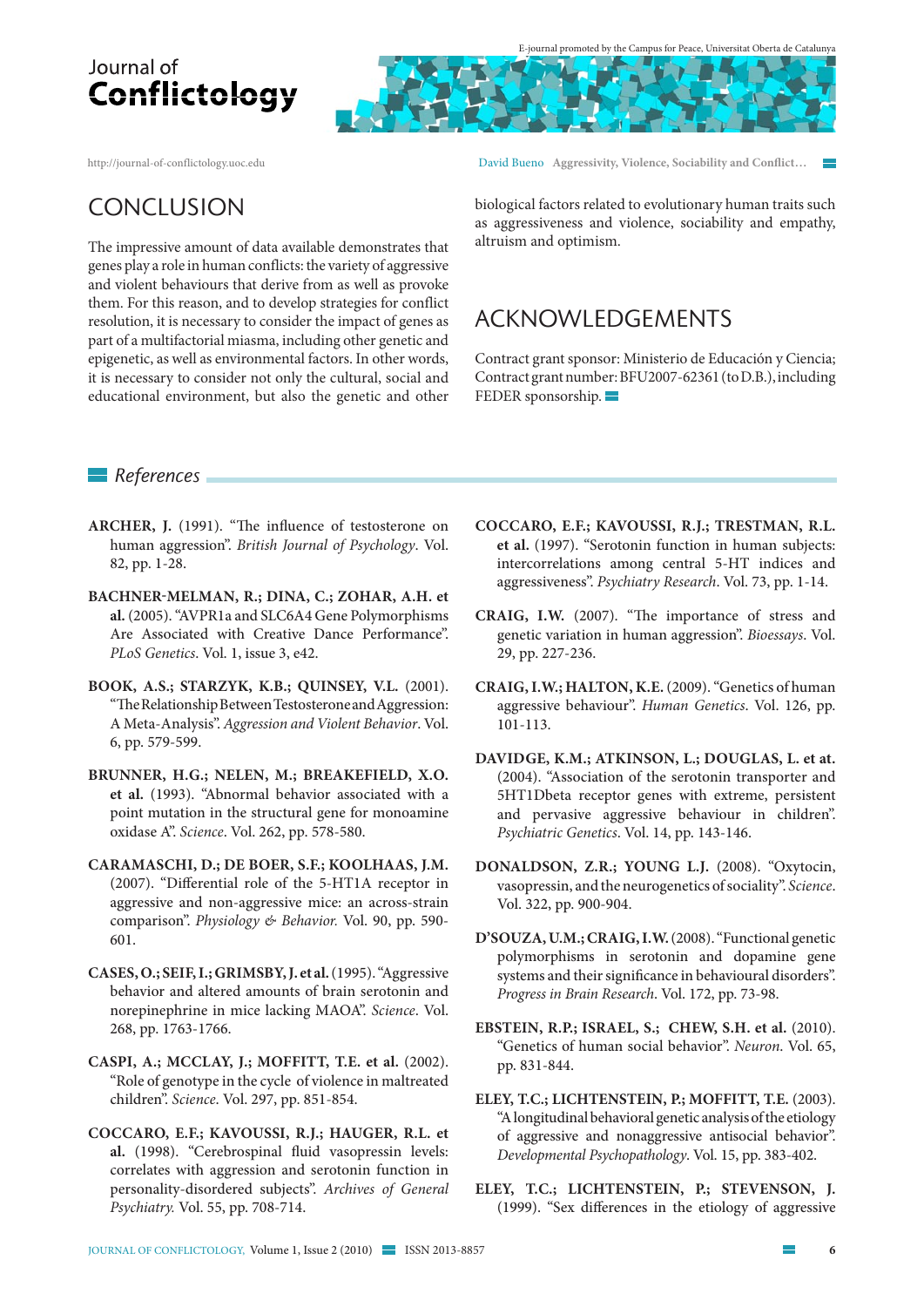

http://journal-of-conflictology.uoc.edu

and nonaggressive antisocial behavior: results from two twin studies". *Child Development*. Vol. 70, pp. 155-168.

- **FERRIS, C.F.; MELLONI, R.H.;, KOPPEL, G. et al.** (1997). "Vasopressin/serotonin interactions in the anterior hypothalamus control aggressive behavior in golden hamsters". *The Journal of Neuroscience*. Vol. 17, pp. 4331-4340.
- **FOLEY, D.L.; EAVES, L.J.; WORMLEY, B. et al.** (2004). "Childhood adversity, monoamine oxidase a genotype, and risk for conduct disorder". *Archives of General Psychiatry*. Vol. 61, pp. 738-744.
- **GATEWOOD, J.D.; WILLS, A.; SHETTY, S. et al.** (2006). "Sex chromosome complement and gonadal sex influence aggressive and parental behaviors in mice". *The Journal of Neuroscience*. Vol. 26, pp. 2335-2342.
- **GOGOS, J.A.; MORGAN, M.; LUINE, V. et al.** (1998). "Catechol-O-methyltransferase-deficient mice exhibit sexually dimorphic changes in catecholamine levels and behavior". *Proceedings of the National Academy of Sciences USA*. Vol. 95, pp. 9991-9996.
- **HASEGAWA, Y.; HIGUCHI, S.; MATSUSHITA, S.; MIYAOKA, H.** (2002). "Association of a polymorphism of the serotonin 1B receptor gene and alcohol dependence with inactive aldehyde dehydrogenase-2". J*ournal of Neural Transmission*. Vol. 109, pp. 513-521.
- **HENNIG, J.; REUTER, M.; NETTER, P. et al.** (2005). "Two types of aggression are differentially related to serotonergic activity and the A779C TPH polymorphism". *Behavioral Neuroscience*. Vol. 119, pp. 16-25.
- **HESS, C.; REIF, A.; STROBEL, A. et al.** (2009). "A functional dopamine-beta-hydroxylase gene promoter polymorphism is associated with impulsive personality styles, but not with affective disorders". *Journal of Neural Transmission*. Vol. 116, pp. 121-130.
- **HUANG, Y.Y.; CATE, S.P.; BATTISTUZZI, C. et al.** (2004). "An association between a functional polymorphism in the monoamine oxidase a gene promoter, impulsive traits and early abuse experiences". *Neuropsychopharmacology*. Vol. 29, pp. 1498-1505.
- **JONSSON, E.G.; VON GERTTEN, C.; GUSTAVSSON, J.P. et al.** (2001). "Androgen receptor trinucleotide repeat polymorphism and personality traits". *Psychiatric Genetics*. Vol. 11, pp. 19-23.
- **KULIKOV, A.V.; OSIPOVA, D.V.; NAUMENKO, V.S.; POPOVA, N.K.** (2005). "Association between Tph2 gene polymorphism, brain tryptophan hydroxylase

David Bueno **Aggressivity, Violence, Sociability and Conflict…** 

activity and aggressiveness in mouse strains". *Genes, Brain and Behavior*. Vol. 4, pp. 482-485.

- **KULIKOVA, M.A.; MALUCHENKO, N.V.; TIMOFEEVA, M.A. et al.** (2008). "Effect of functional catechol-O-methyltransferase Val158Met polymorphism on physical aggression". *Bulletin of Experimental Biology and Medicine*. Vol. 145, pp. 62-64.
- **LAPPALAINEN, J.; LONG, J.C.; EGGERT, M. et al.** (1998). "Linkage of antisocial alcoholism to the serotonin 5-HT1B receptor gene in 2 populations". *Archives of General Psychiatry*. Vol. 55, pp. 989-994.
- **LESCH, K.P.** (2005). "Serotonergic gene inactivation in mice: models for anxiety and aggression?" *Novartis Found Sympossium*. Vol. 268, pp. 111-140.
- **LINNOILA, V.M.; VIRKKUNEN, M.** (1992). "Aggression, suicidality, and serotonin". *Journal of Clinical Psychiatry*. Vol. 53, suppl. 46-51.
- **MAYNARD SMITH, J.; HARPER, D.G.C.; BROOK-FIELD, J.F.Y.** (1988). *The Evolution of Aggression: Can Selection Generate Variability? Philosophical Transactions of the Royal Society B: Biological Sciences*. Vol. 319, pp. 557-570.
- **MCGOWAN, P.O.; SASAKI, A.; D'ALESSIO, A.C. et al.** (2009). "Epigenetic regulation of the glucocorticoid receptor in human brain associates with childhood abuse". *Nature Neuroscience*. Vol. 12, pp. 342-348.
- **MILES, D.R.; CAREY, G.** (1997). "Genetic and environmental architecture of human aggression". *Journal of Personality and Social Psychology*. Vol. 72, pp. 207-217.
- **NEW, A.S.; GELERNTER, J.; GOODMAN, M. et al.**  (2001). "Suicide, impulsive aggression, and HTR1B genotype". *Biological Psychiatry*. Vol. 50, pp. 62-65.
- **NIELSEN, S.D.; STORGAARD, H.; MOESGAARD, F.; GLUUD, C.** (1994). "Prevalence of alcohol-problems among adult somatic inpatients of a Copenhagen hospital". *Alcohol and Alcoholism*. Vol. 29, pp. 583-590.
- **NILSSON, K.W.; SJOBERG, R.L.; DAMBERG, M. et al.** (2006). "Role of monoamine oxidase A genotype and psychosocial factors in male adolescent criminal activity". *Biological Psychiatry*. Vol. 59, pp. 121-127.
- **NILSSON, K.W.; SJOBERG, R.L.; WARGELIUS, H.L. et al.** (2007). "The monoamine oxidase A (MAO-A) gene, family function and maltreatment as predictors of destructive behaviour during male adolescent alcohol consumption". *Addiction*. Vol. 102, pp. 389-398.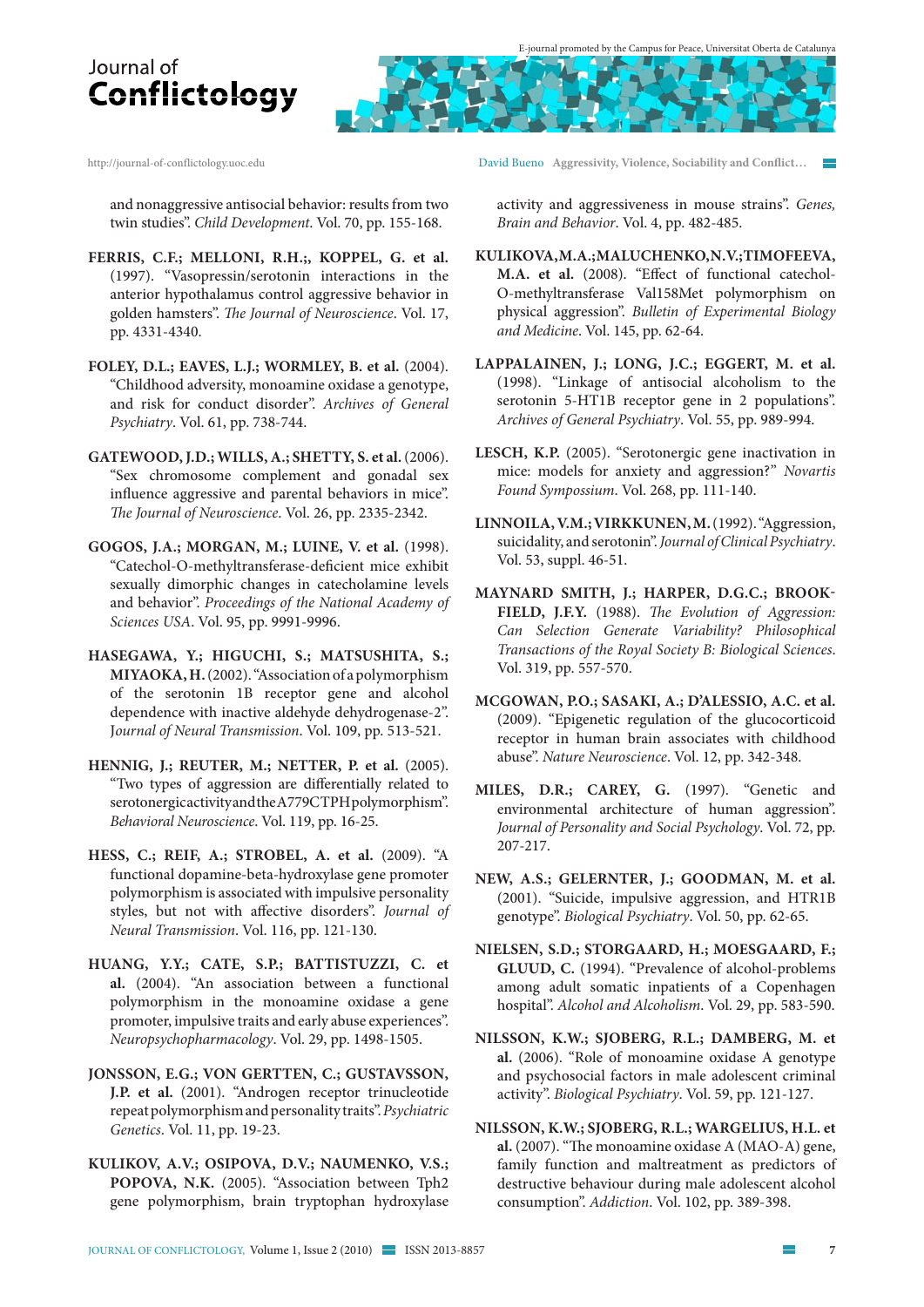http://journal-of-conflictology.uoc.edu

- **OSIPOVA, D.V.; KULIKOV, A.V.; POPOVA, N.K.** (2009). "C1473G polymorphism in mouse tph2 gene is linked to tryptophan hydroxylase-2 activity in the brain, intermale aggression, and depressive-like behavior in the forced swim test". *Journal of Neuroscience Research*. Vol. 87, pp. 1168-1174.
- **OU, X.M.; CHEN, K.; SHIH, J.C.** (2006). "Glucocorticoid and androgen activation of monoamine oxidase A is regulated differently by R1 and Sp1". *The Journal of Biological Chemistry*. Vol. 281, pp. 21512-21525.
- **PARADA, C.; GATO, A.; BUENO, D.** (2005). "Mammalian embryonic cerebrospinal fluid proteome has greater apolipoprotein and enzyme pattern complexity than the avian proteome". *The Journal of Proteome Research*. Vol. 4, pp. 2420-2428.
- **PARADA, C.; PARVAS, M.; BUENO, D.** (2007). "Cerebrospinal fluid proteomes: from neural development to neurodegenerative diseases". *Current Proteomics*. Vol. 4, pp. 89-106.
- **PINSONNEAULT, J.K.; PAPP, A.C.; SADÉE, W.** (2006). "Allelic mRNA expression of X-linked monoamine oxidase a (MAOA) in human brain: dissection of epigenetic and genetic factors". *Human Molecular Genetics*. Vol. 15, pp. 2636-2649.
- **PLACIDI, G.P.; OQUENDO, M.A.; MALONE, K.M. et al.** (2001). "Aggressivity, suicide attempts, and depression: relationship to cerebrospinal fluid monoamine metabolite levels". *Biological Psychiatry*. Vol. 50, pp. 783-791.
- **PRICHARD, Z.; MACKINNON, A.; JORM, A.F.; EASTEAL, S.** (2008). "No evidence for interaction between MAOA and childhood adversity for antisocial behavior". *American Journal of Medical Genetics Part B: Neuropsychiatric Genetics*. Vol. 147B, pp. 228-232.
- **RAJENDER, S.; PANDU, G.; SHARMA, J.D. et al.** (2008). "Reduced CAG repeats length in androgen receptor gene is associated with violent criminal behavior". *International Journal of Legal Medicine*. Vol. 122, pp. 367-372.
- **REBOLLO-MESA, I.; POLDERMAL, T.; MOYA-ALBIOL, L.** (2010). "Genética de la violencia humana". *Revista de Neurología*. Vol. 50, pp. 533-540.
- **REIF, A.; JACO, C.P.; RUJESCU, D. et al.** (2009). "Influence of functional variant of neuronal nitric oxide synthase on impulsive behaviors in humans". *Archives of Genetic Psychiatry*. Vol. 66, pp. 41-50.

David Bueno **Aggressivity, Violence, Sociability and Conflict…** 

- **REIF, A.; RÖSLER, M.; FREITAG, C.M. et at.** (2007). "Nature and nurture predispose to violent behavior: serotonergic genes and adverse childhood environment". *Neuropsychopharmacology*. Vol. 32, pp. 2375-2383.
- **RHEE, S.H.; WALDMAN, I.D.** (2002). "Genetic and environmental influences on antisocial behavior: a meta-analysis of twin and adoption studies". *Psychological Bulletin*. Vol. 128, pp. 490-529.
- **ROTH, T.L.; LUBIN, F.D.; FUNK, A.J.; SWEATT, J.D.**  (2009). "Lasting epigenetic influence of early-life adversity on the BDNF gene". *Biological Psychiatry*. Vol. 65, pp. 760-769.
- **SANDERS, A.R.; DUAN, J.; GEJMAN, P.V.** (2002). "DNA variation and psychopharmacology of the human serotonin receptor 1B (HTR1B) gene". *Pharmacogenomics*. Vol. 3, pp. 745-762.
- **SCOTT, A.L.; BORTOLATO, M.; CHEN, K.; SHIH, J.C.**  (2008). "Novel monoamine oxidase A knock out mice with human-like spontaneous mutation". *Neuroreport*. Vol. 19, pp. 739-743.
- **SJOBERG, R.L.; DUCCI, F.; BARR, C.S. et at.** (2008). "A non-additive interaction of a functional MAO-A VNTR and testosterone predicts antisocial behavior". *Neuropsychopharmacology*. Vol. 33, pp. 425-430.
- **SJOBERG, R.L.; NILSSON, K.W.; WARGELIUS, H.L. et al.** (2007). "Adolescent girls and criminal activity: role of MAOA-LPR genotype and psychosocial factors". *American Journal of Medical Genetics Part B: Neuropsychiatric Genetics*. Vol. 144B, pp. 159-164.
- **SOYKA, M.; PREUSS, U.W.; KOLLER, G. et al.** (2004). "Association of 5-HT1B receptor gene and antisocial behavior in alcoholism". *Journal of Neural Transmission*. Vol. 111, pp. 101-109.
- **TURNER, A.** (1994). "Genetic and hormonal influence on male violence". In: J. ARCHER (ed). *Male violence*. New York: Routledge. Pp. 233-252.
- **VEENEMA, A.H.; BREDEWOLD, R.; NEUMANN, I.D.** (2007). "Opposite effects of maternal separation on intermale and maternal aggression in C57BL/6 mice: Link to hypothalamic vasopressin and oxytocin immunoreactivity". *Psychoneuroendocrinology*. Vol. 32, pp. 437-450.
- **VIRKKUNEN, M.; RISSANEN, A.; NAUKKARINEN, H. et al.** (2007). "Energy substrate: metabolism among habitually violent alcoholic offenders having antisocial personality disorder". *Psychiatry Research*. Vol. 150, pp. 287-295.